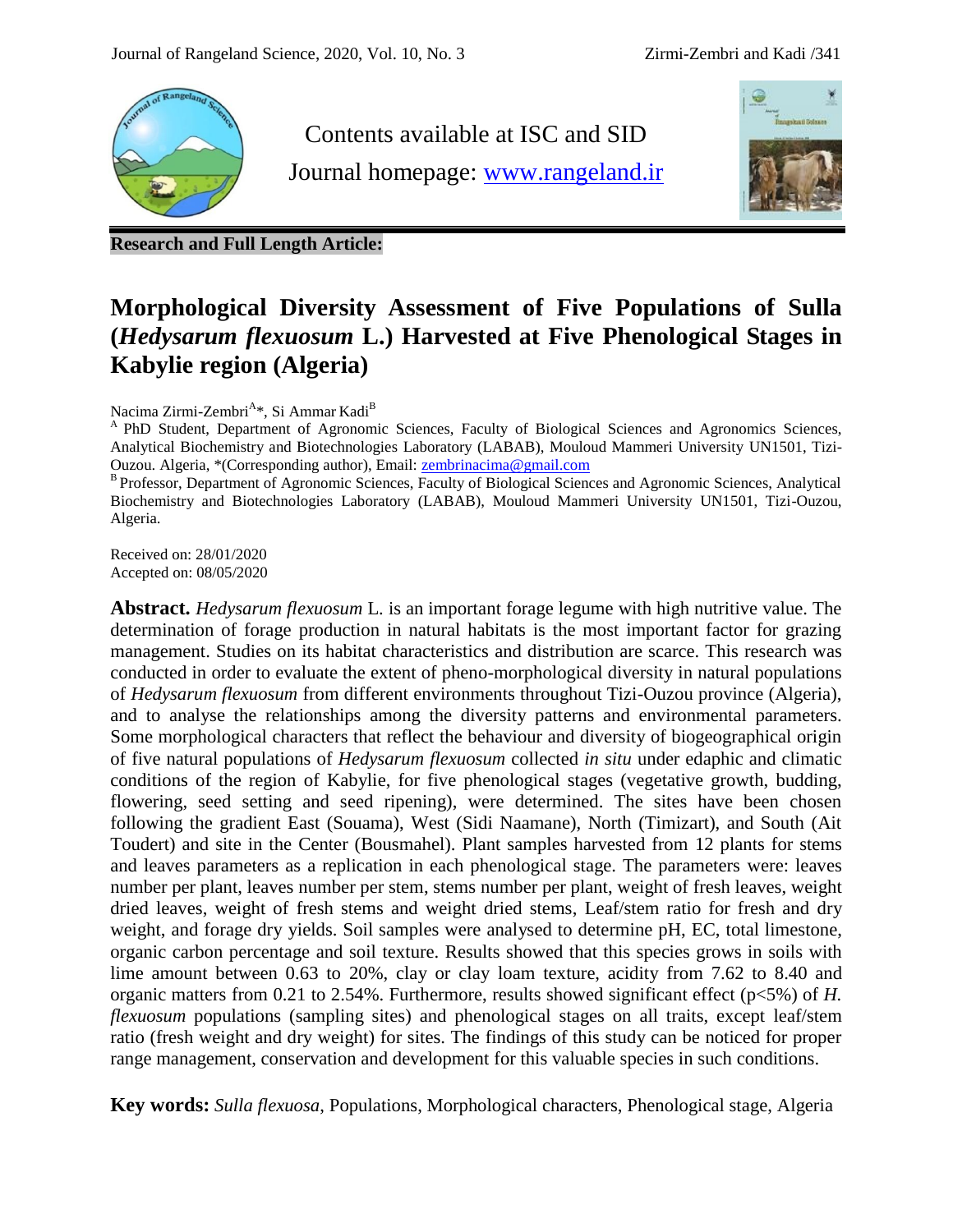### **Introduction**

The Mediterranean region is very rich in biodiversity and continues to be the source of new traits, particularly resistance to drought and salinity, sought for improved production of a large number of important crops at the global level, such as legumes. Thus legumes, through their agronomic, food and ecological interests, are currently the focus of international organizations. Bioclimatic variation give rise to very diverse types of vegetation as forests, maquis, matorrals, meadows, pastures, rangelands, grasslands and steppes. The combination of several factors, especially anthropogenic actions associated with climate change causing the decline of biodiversity in the world. In North Africa, the climate has become drier and pastoralists are facing the problem livestock feed. In Algeria, forage and pastoral production is less than livestock needs (Abdelguerfi and Laouar, 1999). The area fodder in the province of Tizi-Ouzou (cultivated and natural fodder) is estimated about 15387 ha and remain insufficient, taking into account the needs of the livestock that count 70274 cattle, 113669 sheep and 38688 goats according to DSA (2019). Algeria has a very rich heritage of spontaneous forage species that, used without any improvement, could mitigate the combined effects of lack of quantity and quality of forage (Abdelguerfi and Laouar, 1999). Inputs of certain species are at the same level, or even better than some fodder resources cultivated (Zirmi-Zembri and Kadi, 2016; Kadi and Zirmi-Zembri, 2016). Therefore, the preservation and valorisation of local phytogenetic resource, particularly *Hedysarum,* could play a significant role in the increase of forage production in Algeria. The use of adapting species is the first step in the long challenges to find solutions to resorb the feed deficit.

*Hedysarum flexuosum* L., syn. *Sulla flexuosa* [L.] Medik. is part of the genus *Hedysarum*, it is an annual leguminous plant

originating from the western Mediterranean region and North Africa (Le Houérou, 2001). There is evidence that forage legumes, as components of mixed grasslegume swards, can provide multiple benefits to agriculture by acting at different stages in the soil-plant-animal- atmosphere system. The species plays a key role in organic production and low-input oriented agriculture, and commonly used to enhance the productivity and sustainability of farming systems. *H. flexuosum* is a multi-use species that could be considered from different viewpoints. There is a growing interest in Sulla in traditional and in nontraditional areas (particularly in New Zealand and Australia), due to its excellent adaptability to marginal and drought prone environments (Borreani *et al.*, 2003; Annicchiarico *et al*., 2008). It is a forage used for grazing (De Koning *et al.,* 2010), hay (Foster, 2010) and silage production (Slim and Ben Djeddi, 2012); and good quality forage, with high protein content (Kadi *et al.,* 2015; Zirmi-Zembri and Kadi, 2020). Because of its spontaneous and uncultivated forage character, *Hedysarum flexuosum*, commonly known as Sulla, is unfortunately, ranked on the red list of species at high risk of extinction (Groom, 2012). The aim of the present study was to evaluate the extent of phenological diversity in natural populations of *H. flexuosum* L. from different environments throughout Tizi-Ouzou Province, and to analyse the relationships among the diversity patterns and environmental parameters of the collection sites.

# **Materials and Methods Study area**

The study was carried out in Tizi-Ouzou province, which is located between 36°43' and 36°91' latitude north and between 3°79' and 4°72' longitude east and covers an area of 3993  $\text{km}^2$  (Fig. 1). This province is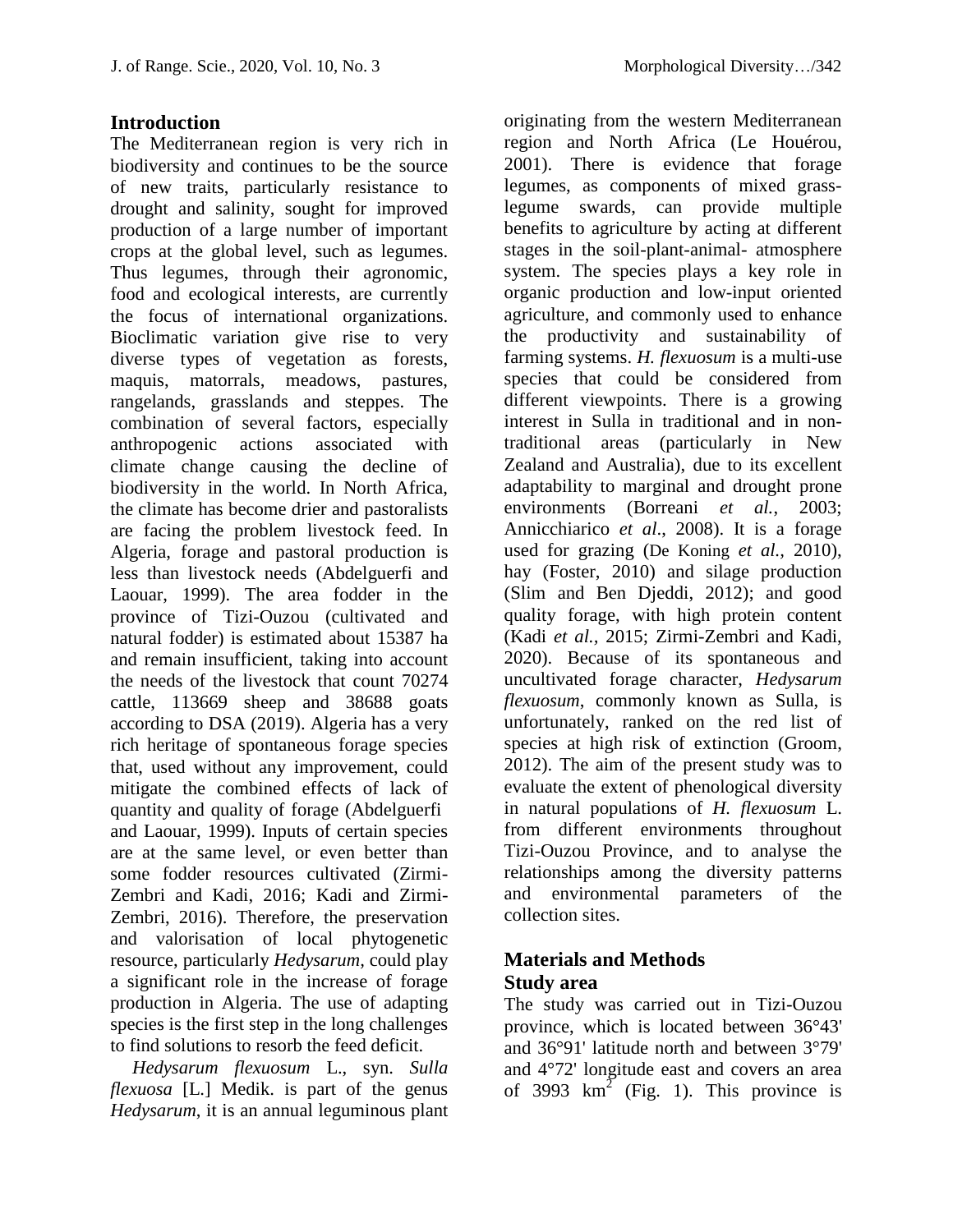located in the hotspot Kabyles-Numidie-Kroumirie according to Véla and Benhouhou (2007), in the North of Algeria, 100 km east of the capital Algiers. The climate of study area, classified as Mediterranean, is characterized by summer water deficit, growth period in spring and autumn, where the average annual precipitation is around 800 to 1200 mm (ONM, 2020)

### **Methodology**

After investigations followed by an ethnobotanical survey on the use of *H. flexuosum* in animal feed carried out in 2018 in the same region (Zirmi-Zembri and Kadi, 2019), we were able to identify the natural zones of presence of this forage legume. It is on this basis that we selected the representative stations of this study. Five stations were selected following the gradient East (Souama), West (Sidi Naamane), North (Timizart), South (Ait Toudert) and including a site in the Center (Bousmahel) of Tizi-Ouzou province (Table 1 and Fig. 1).

### **Determination of soil characteristics**

Soil sampling was performed using a diagonal randomized method (10 samples at each site) at a depth of 0-10cm and 10-20cm (depending on depth of root development and low depth of mountainous area) in September 2018. For each station, we have formed two composite soil samples that were analyzed in the soil analysis laboratory of Mouloud Mammeri University (Tizi-Ouzou, Algeria) to determine the following characteristics:

- a) Acidity (pH), measured by a pH meter.
- b) Electrical Conductivity (EC) determined using EC meter; it is a tool to estimate soil salinity.
- c) Total limestone and Organic carbon percentage, determined using burning and weighing method (Nelson, 1982).

d) Soil texture measurements, using a standard lab hydrometer method (SSC-Orstom).

# **Evaluation of the quality and forage production of** *H. flexuosum*

Five populations of *H. flexuosum* were evaluated for some morphological characters and forage dry matter yield. Forage samples were taken at five phenological stages (Fig. 2) according to Zirmi-Zembri and Kadi (2020, Fig.3), including vegetative growth (stage2), Budding (stage 4), flowering (stage 6), seed setting (stage 8) and seed ripening (stage 9) over the five populations. Vegetation sampling was performed using random systematic method, between March and June 2019 in the morning. Samples were transported to the animal nutrition and animal products laboratory of Mouloud Mammeri University (Tizi-Ouzou). Then, we accounted for each 12 plants the number of leaves and stems (LN/P, LN/S, SN/P) and, immediately, separated fresh leaves and stems were weighed (WFL, WFS). To determine the leaves and stems dry weight (WDL, WDS), fresh samples were oven dried at 60°C for 48 hours. Three hundred plants were harvested for the five stages and for the five populations.

To determine the leaf /stem ratio (fresh and dry weight), we divided leaves weight (fresh and dry) over stems weight (fresh and dry) respectively.

To determine fresh yield, a quadrate 50×50 cm randomly laid out in each plot (Fig.2) and plants manually clipped at ground level using a small scythe. The plants from each plot were weighed separately to determine fresh yields of populations for each phenological stages  $(\text{kg}/0.25 \text{ m}^2)$ . These samples were oven dried at 60°C for 48 hours to get dry matter (DM) percentage and forage dry matter yield. The data were then converted to ton/ha.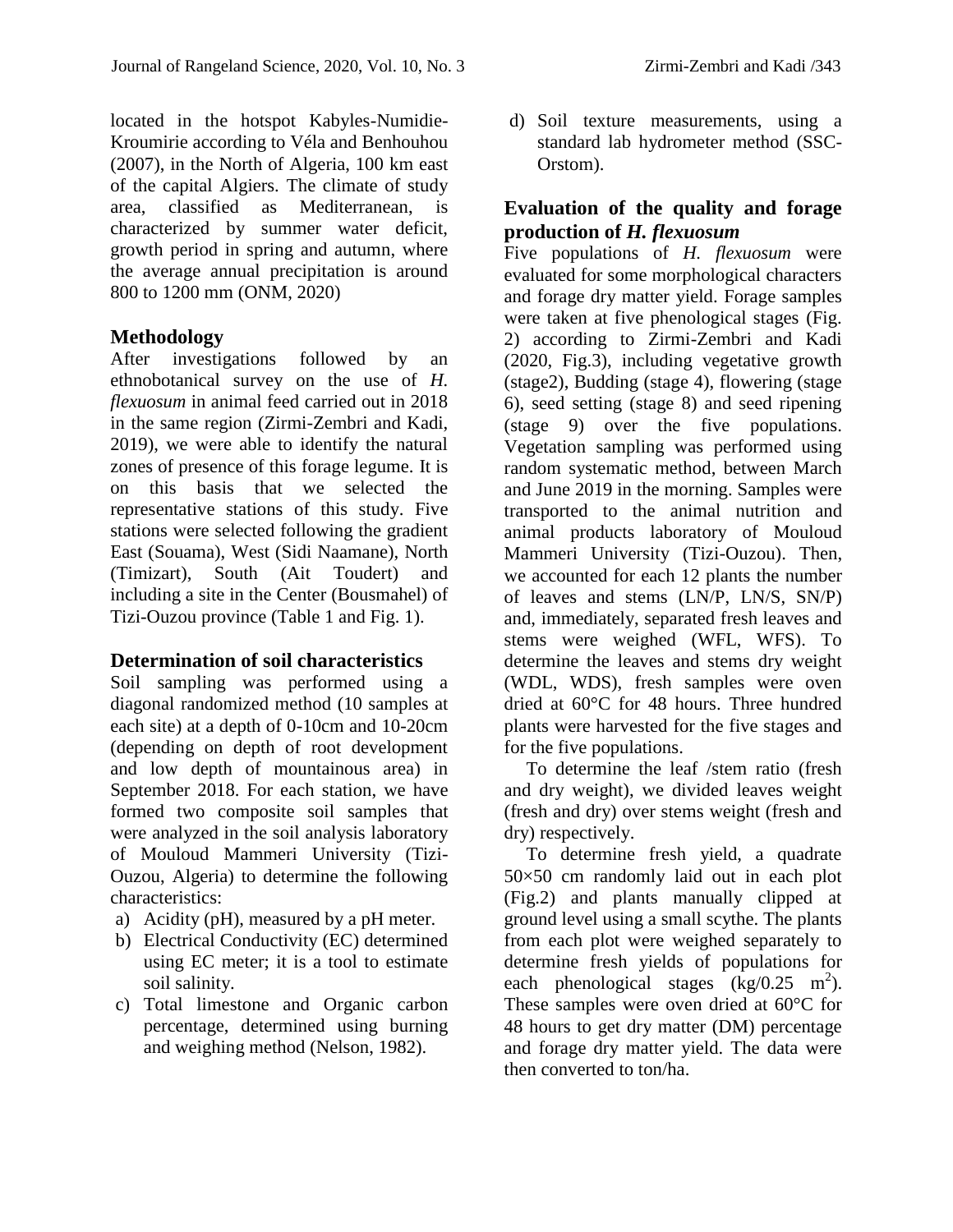# **Statistical Analyses**

All statistical analyses were performed using R software.3.6.1. For all measured parameters, differences between the stations and phenological stages (soil and morphological parameters) were calculated using Two-way and/or one-way analysis of variance (ANOVA) and means comparisons were made using Tukey pairwise test  $(P \le 0.05)$ .

| Table1. Geographic and topographic data of prospected populations for morphological analysis of H. Flexuosum |  |  |
|--------------------------------------------------------------------------------------------------------------|--|--|
|                                                                                                              |  |  |

| <b>Stations</b> | Latitudes                | Longitudes              | Elevation (m) | Topography | <b>Exposition</b> |
|-----------------|--------------------------|-------------------------|---------------|------------|-------------------|
| Ait toudert     | $36^{\circ}32'27.05''$ N | $4^{\circ}08'48.51"$ E  | 372           | Slope      | South-East        |
| Bousmahel       | $36^{\circ}40'54.03"$ N  | $4^{\circ}08'54.42"$ E  | 186           | Slope      | South-West        |
| Sidi naamane    | $36^{\circ}45'51.11"$ N  | $3^{\circ}59'59.54"$ E  | 10            | Slope      | South-East        |
| Souamaa         | 36°38'53.38" N           | $4^{\circ}21'11.55''$ E | 340           | Slope      | South-East        |
| Timizart        | $36^{\circ}45'32.71"$ N  | $4^{\circ}14'30.27"$ E  | 219           | Slope      | South-West        |





**Fig.1**. Geographical location of the five stations of *Hedysarum flexuosum* in Tizi-Ouzou province, Algeria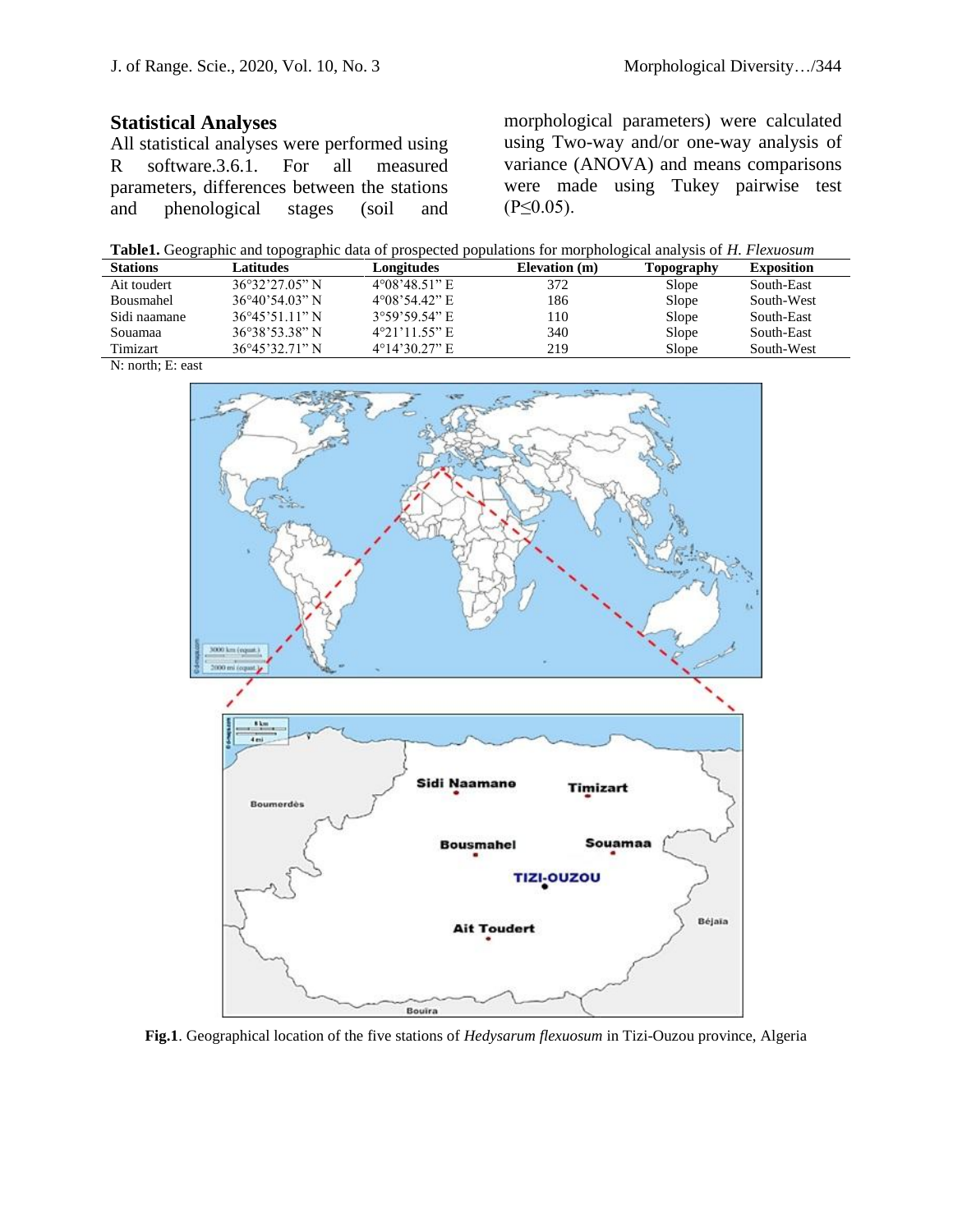

**Fig. 2.** A, B, C, D and E: Different harvesting stages of *Hedysarum flexuosum*. A-vegetative growth (stage 2), B-Budding (stage 4), C-flowering (stage 6), D-seed setting (stage 8) and E- seed ripening (stage 9), F: quadrat 0.5×0.5 m, G: weighing forage fresh yield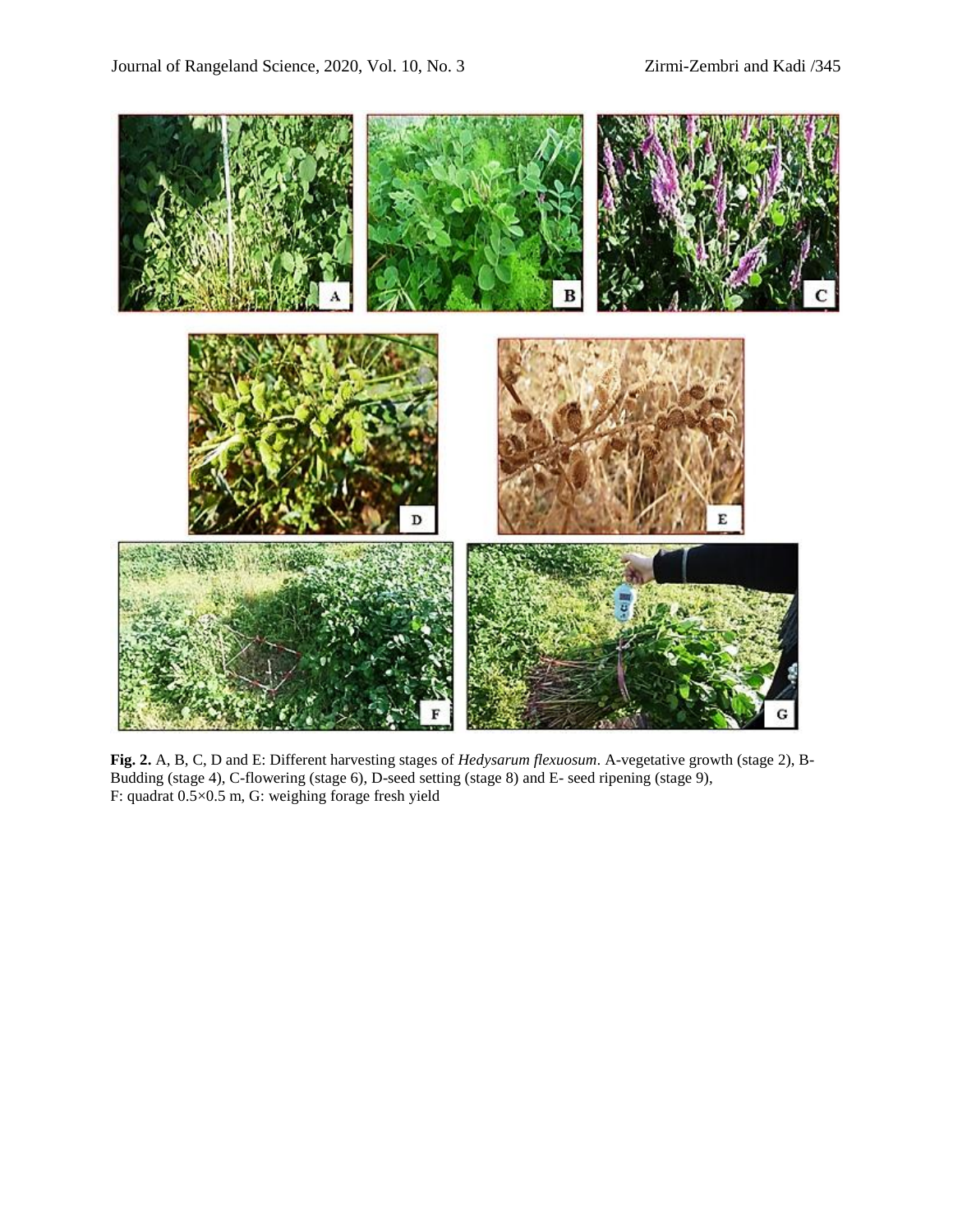

**Fig.3**. Aspect of *Hedysarum flexuosum* according to phenological stage (Zirmi-Zembri and Kadi, 2020)

#### **Results**

Results showed that the five stations of *Hedysarum flexuosum*, located in the province of Tizi-Ouzou, were at altitude of 110 to 372 m above sea level. Abdelguerfi (2002) reported that *H. flexuosum* has never been encountered at more than 600 m altitude. The sites were slope topography and oriented southeast for the populations of Sidi Naamane, Souama and Ait Toudert,

while Bousmahel and Timizart populations have a southeast exposure. Tizi-Ouzou province constitutes one of the most wooded in the country (38% afforestation rate), due to favorable bioclimatic conditions (subhumid and humid).

#### **Soil parameters**

According to the results obtained from the analysis of soil properties (Table 2), there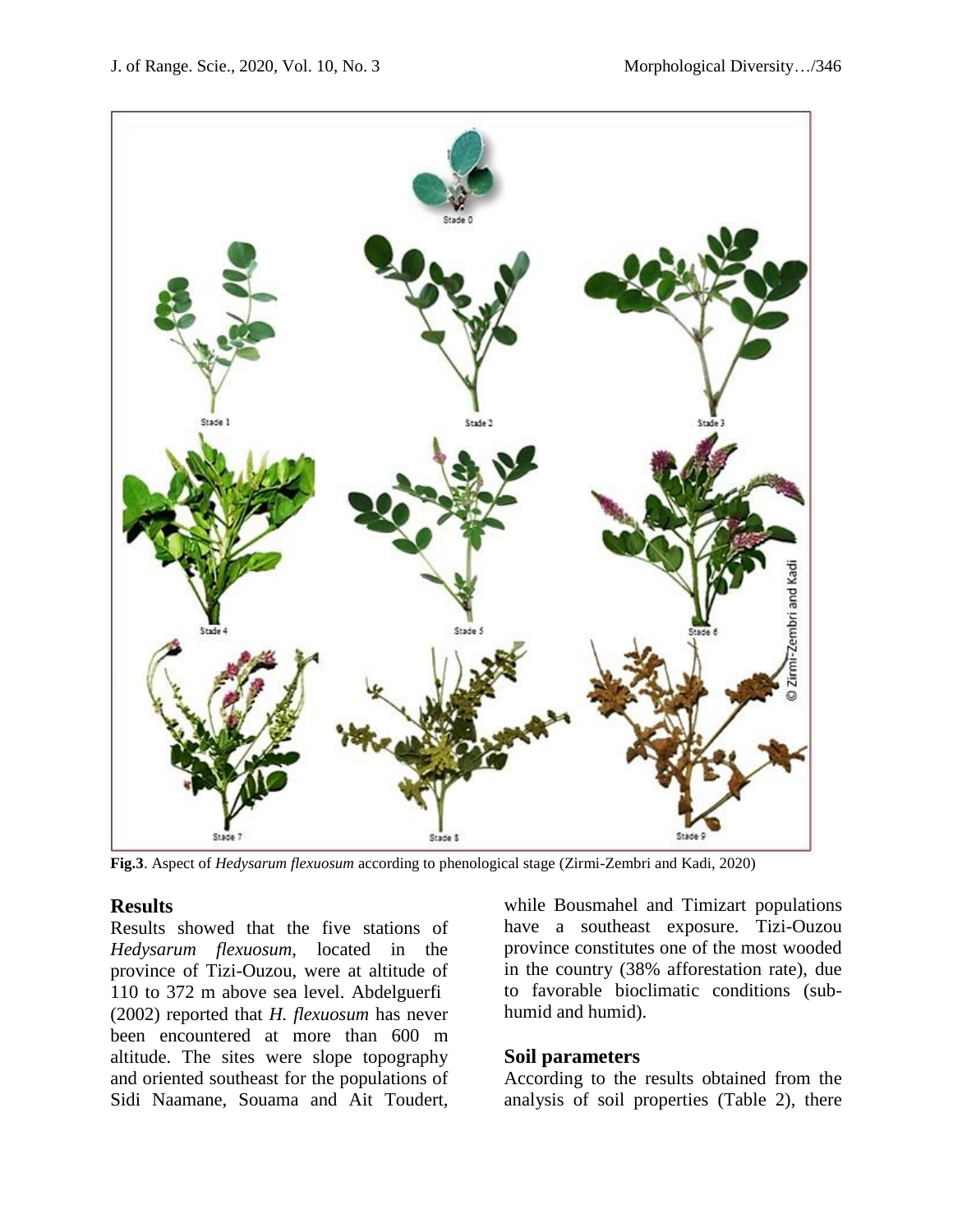were significant differences between the five sites for all traits such as acidity, organic matter percentages (10-20cm) and total limestone (p<0.001). Electrical conductivity and organic matter percentage in depth 0- 10cm (p<0.01). There was no significant difference between the means of EC (10- 20cm) from the five soils of the stations studied. The mean value of EC oscillates between 141.30 to 178.95µs/cm, in 0-10cm depth and 119.40 to 137.70 µs/cm in 10- 20cm depth.

The five soils are alkaline with acidity ranged from 7.62 to 8.36 in 0-10cm depth and 7.86 to 8.40 in 10-20cm depth. It can be seen from data in Table 2 that soils pH of Ait Toudert (8.32), Bousmahel (8.31) and Timizart (8.36) reported significantly higher than Souama (7.62) and Sidi Naamane (7.80) soils in 0-10cm depth. Concerning soils from the depth of 10-20cm, the trend is the same as for the depth 0-10cm with higher alkalinity (Souama; 7.86; Sidi Naamane: 8.17; Ait Toudert: 8.32; Bousmahel: 8.35 and Timizart: 8.40). The highest value was obtained on Timizart site and the lowest was from Souama.

On the other hand, for total limestone, there was a great variability from soil to another, Sidi Naamane and Souama obtained the minimum value i.e. 0.63%, 3.13% in 0- 10cm depth and 1.88%, 0.63% in 10-20cm depth respectively. Bousmahel and Timizart stations obtained the largest percentages with 17.5% in 0-10cm depth and 18.75%, 20% respectively. Nevertheless, Ait Toudert soil presented average values intermediate of

total limestone, 10.63% and 9.38%, respectively from depths 0-10cm and 10- 20cm.

We also noticed that results of edaphic data showed that the soils of the five areas presented significant differences for organic carbon percentage. For the 0-10 cm depth, the percentage of organic matter divided the five Sulla soils into two groups; Souama, Bousmahel, Ait Toudert and Sidi Naamane dosing the highest values 2.54, 2.33, 2.22 and 2.22% respectively, in contrast, - Timizart presented the lowest rate (1.80 %). More in depth, from 10-20 cm, there is a clear trend of decreasing of the organic matter rates for all the soils of the five stations. The soils of Ait Toudert and Timizart dosed the lowest rates: 0.21% and 0.53% respectively. On the other hand, the soils of Bousmahel and Souama contained the highest percentages (2.12%). The soil of Sidi Naamane presented an intermediate organic matter rate (1.59%) between the two preceding groups of soils.

Soil texture were detailed in Table 3, the clay content was twice as high in Ait Toudert soil than in the other four soils, with 60.52% against (31.26 to 37.36%) respectively in 0-10cm depth. While at 10- 20cm depth, Souama (45.16%) and Timizart (59.73%) soils dosed more clay, nevertheless, Ait Toudert, Bousmahel and Sidi Naamane soils stays in the same percentages with the first depth. As a result, all the soil in *Hedysarum flexuosum* habitats was clayey or clayey-loamy texture.

**Table 2.** Values of soil physico-chemical parameters in five habitats of *H. flexuosum*

|              | $- -$    |                   |             |                    |          |                     |                   |                    |  |  |
|--------------|----------|-------------------|-------------|--------------------|----------|---------------------|-------------------|--------------------|--|--|
| <b>Sits</b>  | pΗ       |                   |             | $EC$ ( $\mu$ s/cm) |          | Total limestone (%) |                   | Organic Matter (%) |  |  |
|              | $0-10cm$ | $10-20$ cm        | $0-10cm$    | $10-20$ cm         | $0-10cm$ | $10-20cm$           | $0-10cm$          | $10-20$ cm         |  |  |
| Ait Toudert  | 8.32a    | 8.32 a            | 149.85 b    | 137.70a            | 10.63 b  | 9.38 <sub>b</sub>   | 2.22a             | 0.21c              |  |  |
| Bousmahel    | 8.31 a   | 8.35a             | $160.45$ ab | 128.50a            | 17.50a   | 18.75a              | 2.33a             | 2.12a              |  |  |
| Sidi Naamane | 7.80 b   | 8.17 <sub>b</sub> | 178.95 a    | 123.55a            | 0.63d    | 1.88c               | 2.22a             | 1.59 <sub>b</sub>  |  |  |
| Souama       | 7.62c    | 7.86 c            | 174.65 a    | 119.40a            | 3.13c    | 0.63d               | 2.54a             | 2.12a              |  |  |
| Timizart     | 8.36 a   | 8.40 a            | 141.30 b    | 130.55 a           | 17.50a   | 20.00a              | 1.80 <sub>b</sub> | 0.53c              |  |  |
| <b>SEM</b>   | 0.08     | 0.06              | 3.80        | 1.96               | 1.90     | 2.14                | 0.06              | 0.21               |  |  |
| P value      | < 0.001  | < 0.001           | < 0.01      | 0.145              | < 0.001  | < 0.001             | < 0.01            | < 0.001            |  |  |

a, b, c, d Means in a column with different superscripts are significantly different ( $p<0.05$ ).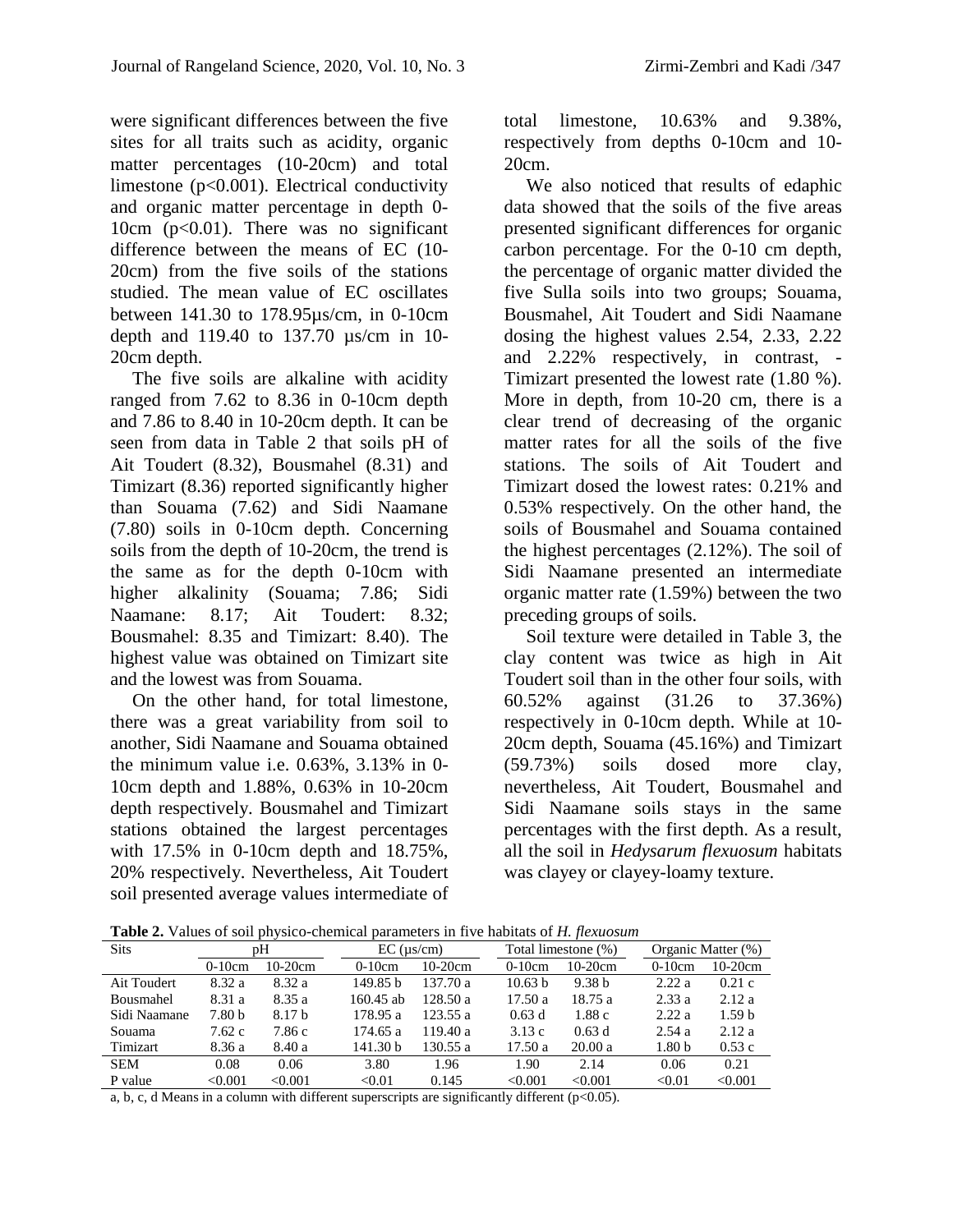| <b>Stations</b> |          | $0-10cm$ |             |         | $10-20cm$   | Soil texture |             |
|-----------------|----------|----------|-------------|---------|-------------|--------------|-------------|
|                 | Clay (%) | Silt(%)  | Sand $(\%)$ | Clav(%) | $Silt (\%)$ | Sand $(\%)$  |             |
| Ait Toudert     | 60.52    | 26.24    | 13.24       | 58.99   | 28.44       | 12.57        | clayey      |
| Bousmahel       | 31.26    | 37.89    | 30.85       | 33.86   | 33.58       | 32.56        | Clayey loam |
| Sidi Naamane    | 37.10    | 25.61    | 37.29       | 33.99   | 27.52       | 38.49        | Clayey loam |
| Souama          | 31.57    | 52.99    | 15.44       | 45.16   | 40.47       | 14.37        | Clayey loam |
| Timizart        | 37.36    | 42.05    | 20.59       | 59.73   | 23.77       | 16.50        | clayey      |

**Table 3.** Soil texture in the five stations of *H. flexuosum*

# **Agronomic traits and forage production of** *Hedysarum flexuosum*

The results of two way ANOVA as shown in Table 4 presented significant differences among phenological stages, locations and location by phenological stages for all traits (P<0.01), except leaf/stem ratio (fresh weight and dry weight) for locations .

Table 5 displays the results between the phenological stages. The higher mean values for leaf number per plant was obtained in flowering and seed setting stages (59.80 and 66.42) respectively, followed by budding stage (40.48) and lowest leaf number was found at seed ripening and late vegetative stages (26.63 and 19.13). Another important parameter leaf number per stem divided harvested stages to three groups, first which included seed setting (9.30), vegetative (8.61) and flowering (8.15) stages, secondly budding stage (6.46) and finally seed ripening stage (3.09).

Regarding stem number per plant, we noticed two groups; the first is composed only late vegetative stage with the lowest value (2.07), however second group is represented by budding, flowering, seed setting and seed repining stages (6.84, 7.93, 8.04 and 7.03 respectively).

In addition, budding stage recorded the highest leaves fresh weight (57.38g) followed by flowering (50.58g), late vegetative (41.88g), than seed setting (19.71g); in contrast, the seed ripening registered the lowest value (4.26g). However, the phenological stage effect according to stem fresh weight, can be divided into several groups, first composed the highest value, measured at flowering stage  $(112.28g)$ , then budding  $(106.23g)$ , followed by seed setting stage (91.14g) and the last group, included seed ripening (30.68g) and late vegetative stages (24.38g). Leaves dry weight was important at budding (8.10g) and flowering (8.34g) stages and minimum at seed setting (4.88g) and seed ripening (3.52g). Late vegetative stage with 5.85g obtained the intermediate value. Whereas DWS was highest at seed setting (18.25g) and seed ripening stages (16.33g), then flowering (12.90g) and budding (11.58g) stages ensued. Finally, with 2.33g of stem dry weight was weighed from late vegetative stage.

The values of leaf/stem ratio was clearly, most important for late vegetative stage (2.03 fresh weight and 3.19 dry weight), then we found budding (0.54 fresh weight and 0.78 dry weight) and flowering stages (0.44 fresh weight and 0.65 dry weight). Lowest stages composed of seed setting (0.19 fresh weight and 0.22 dry weight) and seed ripening (0.10 fresh weight and 0.15 dry weight).

The results, as shown in Table 6, indicate a significant difference between the studied populations (locations), for all of traits (p<0.01) except leaf/stem ratio (fresh weight and dry weight).

Overall, these results reveal differences between different parameters of the five populations of *Hedysarum flexuosum*. Three groups stand out, the first group with the lowest values grouping the populations of Sidi Naamane and Souama leaf number per plant: 31.54 and 35.79; stem number per plant: 4.66 and 5.27; leaves fresh weight: 31.39g and 30.42g; stem fresh weight: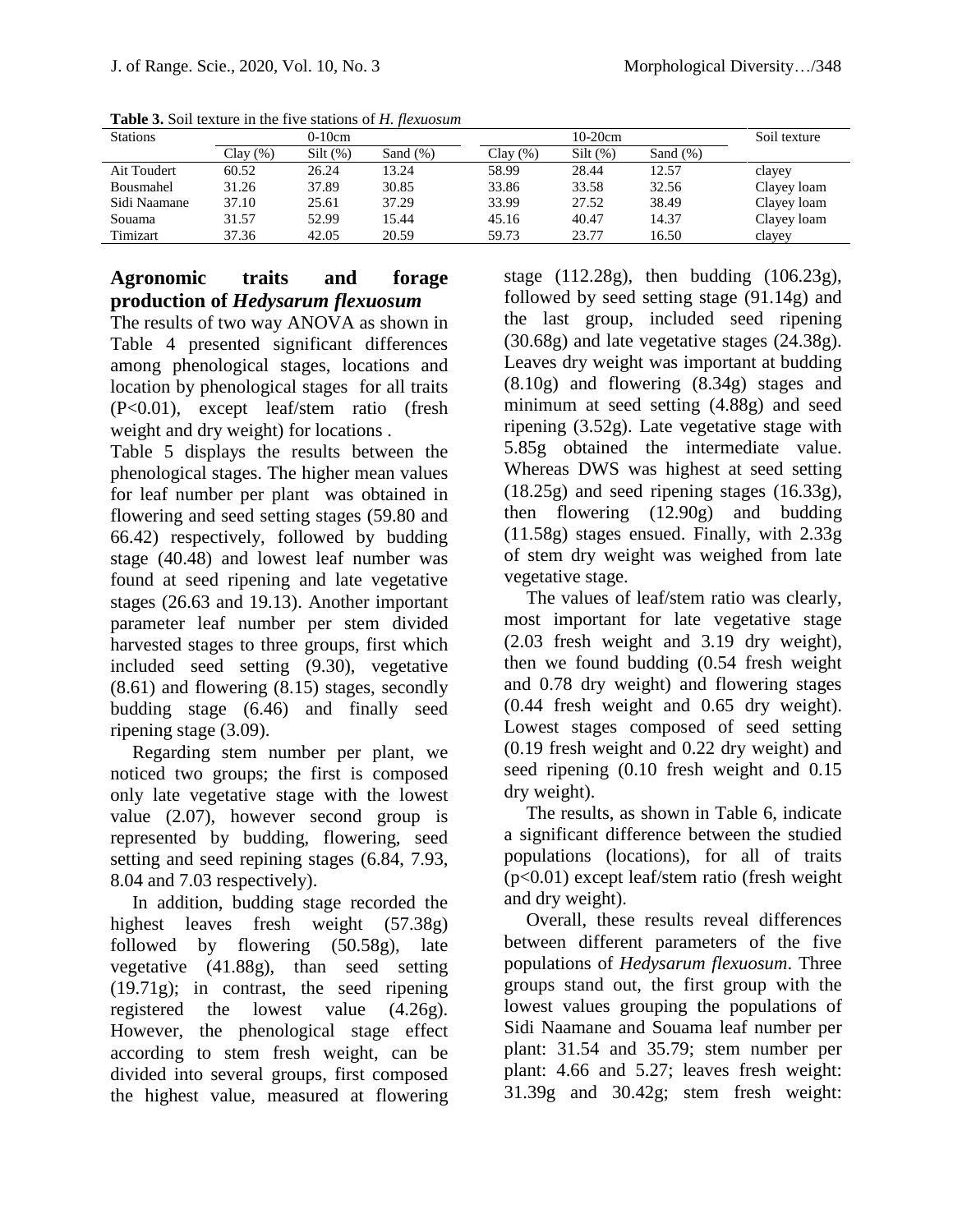65.19g and 56.76g; leaves dry weight: 4.05g and 4.57g; stem dry weight: 10.29g and 10.43g, respectively). However, Ait Toudert and Bousmahel populations presented the highest values (leaf number per plant 43.64 and 47.28; stem number per plant: 7.28 and 7.62; leave fresh weight: 55.75g and 40.04g, stem fresh weight: 96.92g and 86.41g; leave dry weight: 8.59g and 7.10g; stem dry weight: 14.94g and 16.56g respectively). On the other hand, it has been noted for Timizart population intermediate values (leave number per plant: 42.26; stem number per plant: 6.53; leave fresh weight: 43.67g; stem fresh weight: 79.99g; leave dry weight: 6.67g and stem dry weight: 12.40g).

The value of leaf number per stem was higher in Timizart station (9.03), followed by Souama with intermediate value (8.06) and finally the lowest value were registered from Bousmahel, Sidi Naamane and Ait Toudert populations (6.77, 7.11 and 7.14 respectively).

What stands out in figure 4,5,6,7,8 and 9 is the global view of the evolution of

agronomic traits (leaves number per plant, stems number per plant, weight of fresh leaves, weight dried leaves, weight of fresh stems and weight dried stems) of *Hedysarum flexuosum* in the five stations (Ait toudert, Bousmahel, Sidi Naamane, Souamaa and Timizart) for the five phenological stages (vegetative, Budding, flowering, seed setting and seed ripening).

Forage yield in Souama, Timizart, Ait Toudert was average, ranging from 21 to 25 tons  $DM.ha^{-1}$  (Fig. 10). The most productive population was Bousmahel population, with the mean for the five stages that was 37 tons DM.  $ha^{-1}$ , while the least productive population, with up to 20 tons  $\overline{DM}$ .ha<sup>-1</sup> was Sidi Naamane population. Results showed that this species product a forage dry yield between 18 to 37 tons DM per hectare (Fig.10). The DM yields of the fives populations of this legume at a particular harvest stage are influenced by the environmental conditions and utilisation pattern.

**Table 4.** Summary of two-way ANOVA and level of significant MS for leaves and stem production of *H. flexuosum* harvested at five phenological stages in 5 research stations in Kabylie region

| nul vested at five phenological stages in S research stations in ixao (ne region |    |            |                       |             |                                                                      |            |                       |            |                      |               |
|----------------------------------------------------------------------------------|----|------------|-----------------------|-------------|----------------------------------------------------------------------|------------|-----------------------|------------|----------------------|---------------|
| SOV                                                                              | DF | Leaves     | Leaves                | Stem        | Leaves                                                               | Stem       | LSR                   | Leaves     | Stem                 | LSR           |
|                                                                                  |    | No./plant  | No./Stem              | $No$ /plant | FW                                                                   | <b>FW</b>  | FW                    | DW         | DW                   | DW            |
| Phenological                                                                     |    | 174994**   | $1467.7***$           | $1685.7***$ | $122176$ <sup>**</sup>                                               | 495430     | $128.9$ <sup>**</sup> | 1692.6     | 2099.1               | $318.06^{**}$ |
| stage                                                                            |    |            |                       |             |                                                                      |            |                       |            |                      |               |
| Location                                                                         |    | 33569**    | 18.95**               | $540.8***$  | $16299**$                                                            | $76537***$ | 6.05                  | $724.8$ ** | 3344.5 <sup>**</sup> | 15.12         |
| Stage x Region                                                                   | 16 | $15255$ ** | $397.2$ <sup>**</sup> | $409.4***$  | $10223$ **                                                           | 85377**    | $20.9$ <sup>**</sup>  | $426.5$ ** | 2587.4**             | $36.18***$    |
| $\&$ Cianificant at $D \neq 0$ 05 $\&$ Cianificant at $D \neq 0$ 01              |    |            |                       |             | $ICD =$ loof/stom wought notic $LW =$ fuceb wought $DW =$ due wought |            |                       |            |                      |               |

\*Significant at P < 0.05, \*\* Significant at P <0.01, LSR= leaf/stem weight ratio, FW= fresh weight, DW= dry weight

**Table 5.** Mean comparison among five phenological stages for leaves and stem production of *H. flexuosum* averaged over 5 research stations in Kabylie region

| Phenological    | eaves     | eaves    | Stem No           | eaves   | Stem     | LSR               | Leaves             | <b>Stem</b> | LSR               |
|-----------------|-----------|----------|-------------------|---------|----------|-------------------|--------------------|-------------|-------------------|
| <b>Stages</b>   | No/ plant | No./Stem | /plant            | FW(g)   | FW(g)    | FW                | DW(g)              | DW(g)       | DW                |
| Late vegetative | 19.13 c   | 8.61a    | 2.07 <sub>b</sub> | 41.88b  | 24.38c   | 2.03a             | 5.85 <sub>h</sub>  | 2.33c       | 3.19a             |
| <b>Budding</b>  | 40.48 b   | 6.46b    | 6.84a             | 57.38a  | 106.23ab | 0.54 <sub>b</sub> | 8.10a              | 11.58b      | 0.78 <sub>b</sub> |
| Flowering       | 59.80 a   | 8.15a    | 7.93a             | 50.58ab | 12.28a   | $0.44$ bc         | 8.34a              | 12.90b      | 0.65 <sub>b</sub> |
| Seed setting    | 66.42 a   | 9.30a    | 8.04a             | 19.71c  | 91.14b   | 0.19cd            | 4.88 <sub>bc</sub> | 18.25a      | 0.22c             |
| Seed ripening   | 26.63c    | 3.09c    | 7.03a             | 4.26d   | 30.68c   | 0.10d             | 3.52c              | 16.33a      | 0.15c             |

Means, within columns, followed by the different letter are significantly different (P<0.05).

LSR= leaf/stem weight ratio, FW= fresh weight, DW= dry weight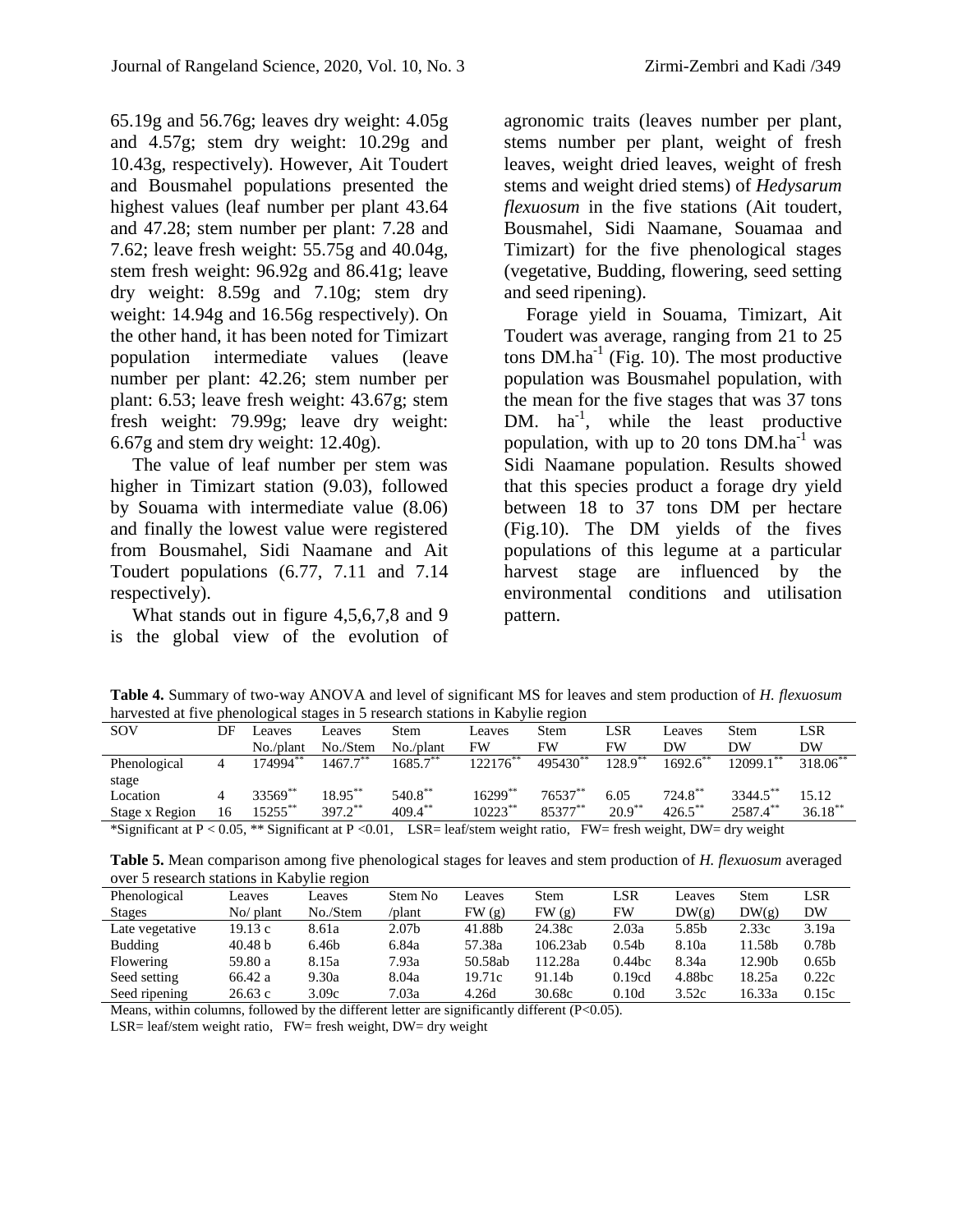| preficiological stages in Kabylie region |            |          |          |         |                     |       |                   |                    |       |
|------------------------------------------|------------|----------|----------|---------|---------------------|-------|-------------------|--------------------|-------|
| Locations                                | eaves      | eaves    | Stem     | Leaves  | Stem                | LSR   | Leaves            | <b>Stem</b>        | LSR   |
|                                          | $No$ plant | No./Stem | No/plant | FW(g)   | FW(g)               | FW    | DW(g)             | DW(g)              | DW    |
| Ait Toudert                              | 43.64ab    | 7.14b    | 7.28a    | 55.75a  | 96.92a              | 0.73a | 8.59a             | 14.94a             | 0.58a |
| Bousmahel                                | 47.28a     | 6.77b    | 7.62a    | 40.04b  | 86.41ab             | 0.51a | 7.10a             | 16.56a             | 0.43a |
| Sidi Naamane                             | 31.54b     | 7.11b    | 4.66с    | 31.39b  | 65.19 <sub>bc</sub> | 0.58a | 4.05b             | 10.29 <sub>b</sub> | 0.63a |
| Souamaa                                  | 35.79ab    | 8.06ab   | 5.27bc   | 30.42b  | 56.76c              | 0.58a | 4.57 <sub>h</sub> | 10.43 <sub>b</sub> | 0.64a |
| Timizart                                 | 42.26ab    | 9.03a    | 6.53ab   | 43.67ab | 79.99ac             | 0.73a | 6.67a             | 12.40ab            | 0.53a |
|                                          |            |          |          |         |                     |       |                   |                    |       |

**Table 6.** Mean comparison among five stations for leaves and stem production of *H. flexuosum* averaged over five phenological stages in Kabylie region

Means, within columns, followed by the different letter are significantly different (P<0.05). LSR= leaf/stem weight ratio, FW= fresh weight, DW= dry weight



**Fig. 4.** Mean of leaves number per plant in five phenological stages of *H. flexuosum* in five stations in Kabylie region.  $S_1$  to  $S_5$  vegetative, Budding, Flowering, Seed setting and Seed ripening, respectively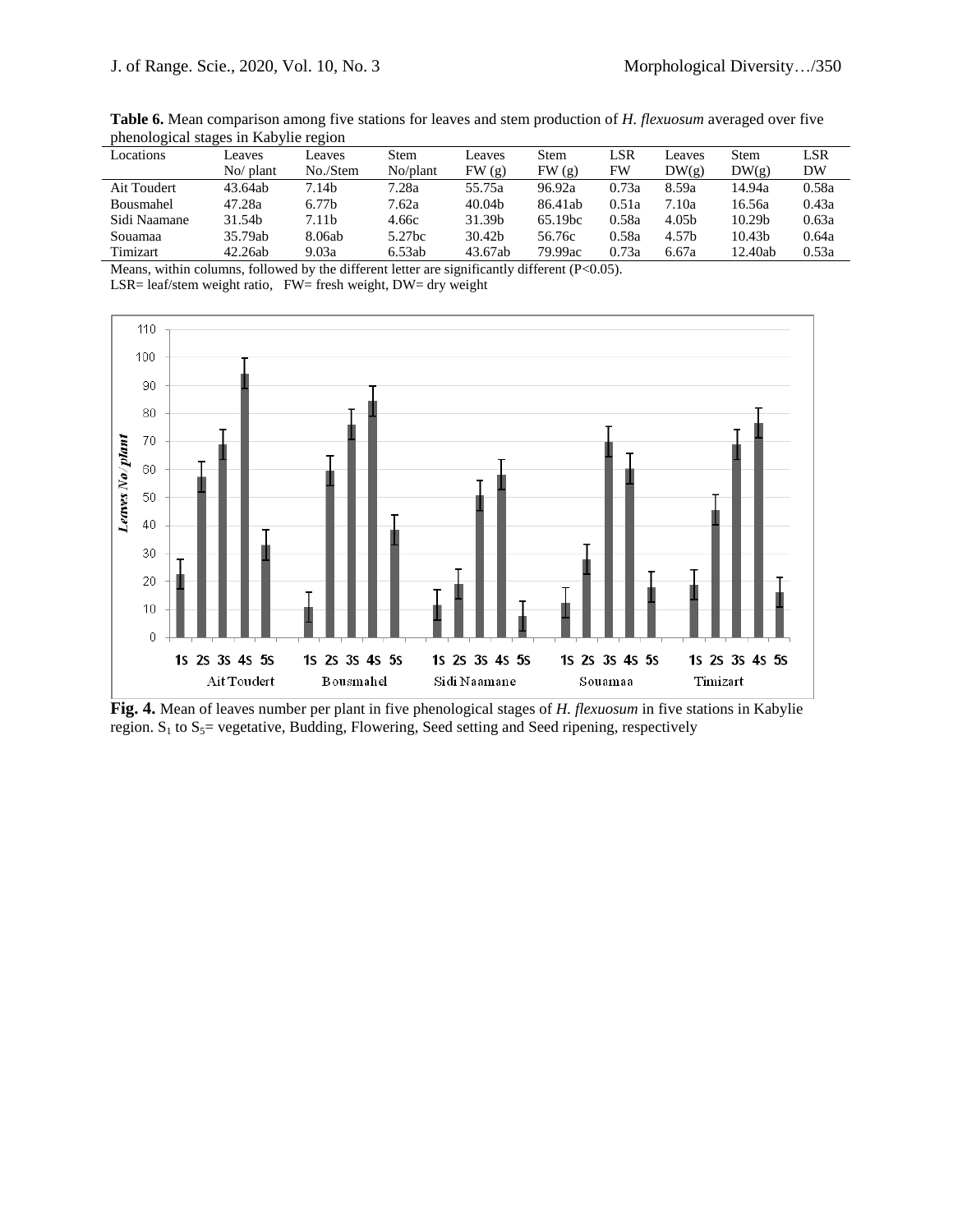

**Fig. 5.** Mean of stems number per plant in five phenological stages of *H. flexuosum* in five stations in Kabylie region.  $S_1$  to  $S_5$  vegetative, Budding, Flowering, Seed setting and Seed ripening, respectively



**Fig. 6.** Mean of leaves fresh weight in five phenological stages of *H. flexuosum* in five stations in Kabylie region.  $S_1$  to  $S_5$  vegetative, Budding, Flowering, Seed setting and Seed ripening, respectively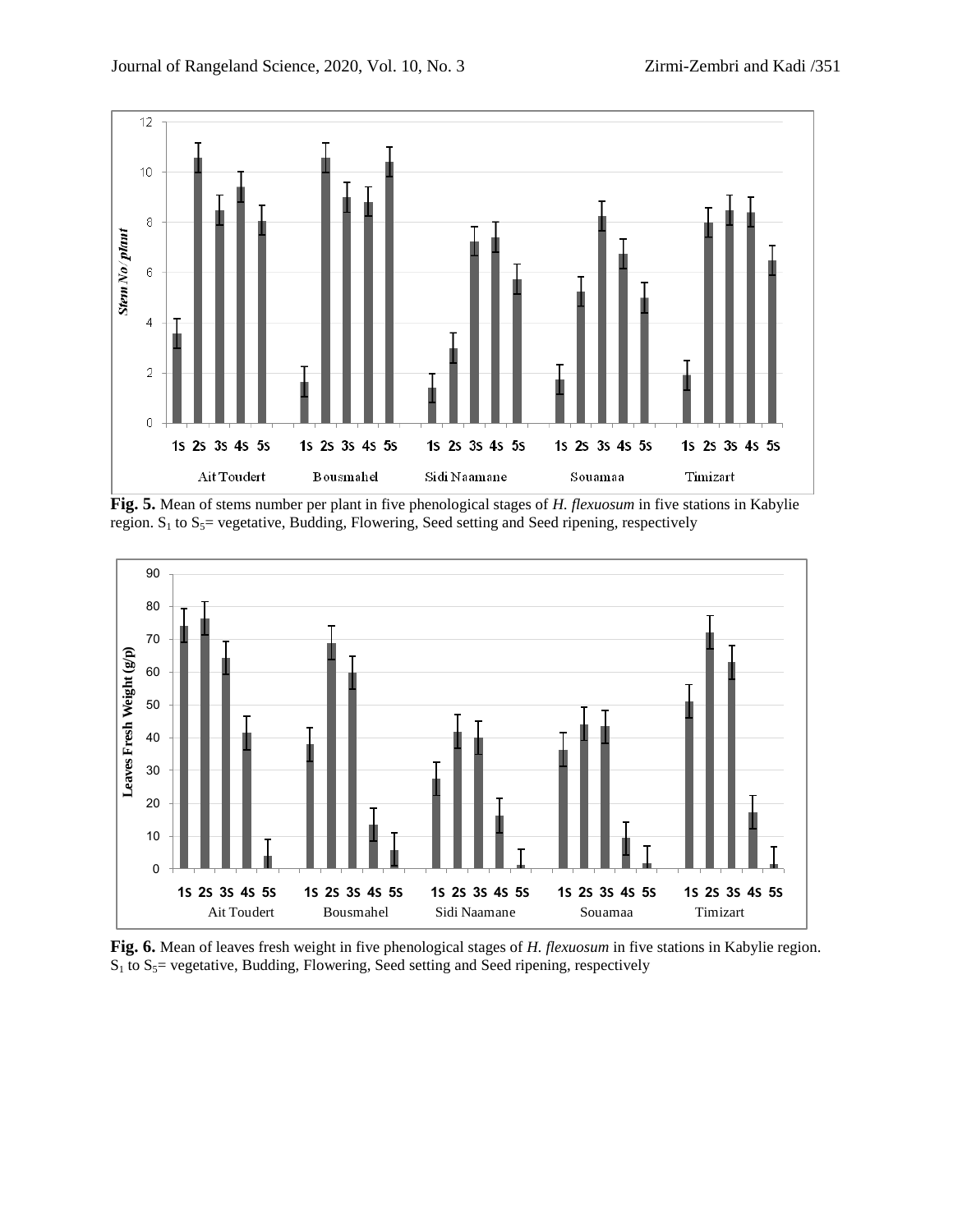

**Fig. 7.** Mean of leaves dry weight in five phenological stages of *H. flexuosum* in five stations in Kabylie region.  $S_1$  to  $S_5$  vegetative, Budding, Flowering, Seed setting and Seed ripening, respectively



**Fig. 8.** Mean of stems fresh weight in five phenological stages of *H. flexuosum* in five stations in Kabylie region.  $S_1$  to  $S_5$  vegetative, Budding, Flowering, Seed setting and Seed ripening, respectively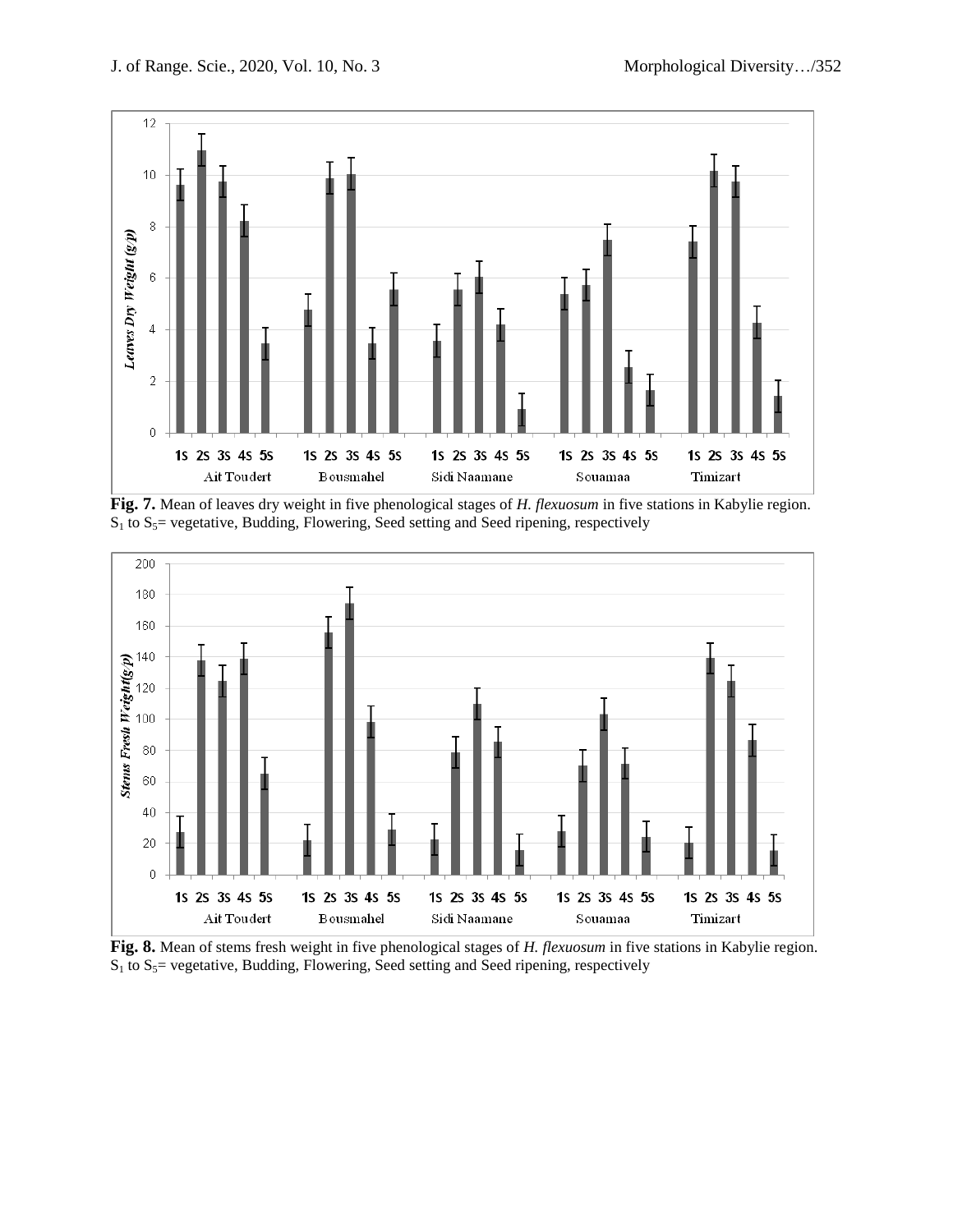

**Fig. 9.** Mean of stems dry weight in five phenological stages of *H. flexuosum* in five stations in Kabylie region.  $S_1$  to  $S_5$  vegetative, Budding, Flowering, Seed setting and Seed ripening, respectively



**Fig. 10.** Mean of forage dry matter yield in five phenological stages of *H. flexuosum* in five stations in Kabylie region.  $S_1$  to  $S_5$ = vegetative, Budding, Flowering, Seed setting and Seed ripening, respectively

### **Discussion**

Pastoralists used *H. flexuosum* species in green, pasture or forage at trough and/ or dry in form of hay in different phenological stages, from late vegetative stage to seed

ripening stage. A better knowledge of forage legume physiology in different environments is necessary to exploit their potential, *H. flexuosum* is a winter growing legume, here in Kabylie region, and few studies have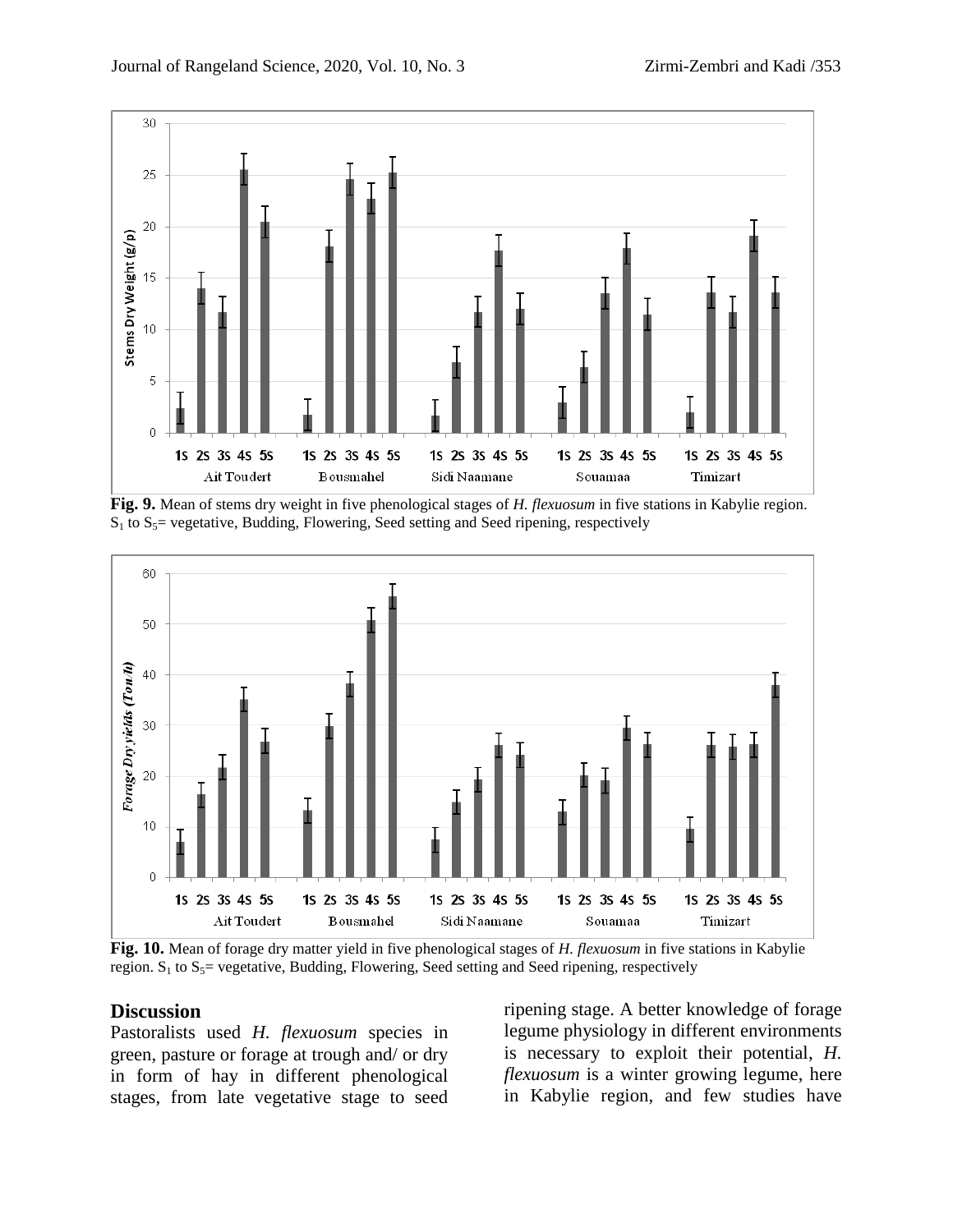assessed *H. flexuosum* characteristics. Based on the findings of this research, result of analyses of variance showed a high variation (P<0.01) of the physical and chemical characteristics between the different soils of the five populations of *H. flexuosum* except EC. On the other hand, results of edaphic data showed that the soil of the five areas had differences with each other for organic carbon (percentage), lime amount and soil texture. According to laboratory analyses results of soil properties (Table 2), *H. flexuosum* grows often in Kabylie region with clayey or clayey loamy soil texture. The results showed that this species grows in soils with lime amount between 0.63% to 20%, acidity from 7.62 to 8.40 and organic matters from 0.21% to 2.54%. Our results agree with the finding of Abdelguerfi-Berrekia *et al.* (1991) who showed that this species grows on soils with average pH 7.93, and a limestone content total less than 20%. *H. flexuosum* is common on soils rich in clay with an average of 34.9%, which indicates that the texture is fine to very fine. Its location in certain regions would be due to the specific requirements of the species and/or the Plant/ Rhizobium pair. A two-way ANOVA revealed significant at P<0.01 differences between five harvested stages. We have noticed that the number of leaves changes irregularly, increased at the beginning of the cycle until the beginning of budding, then this parameter increases in the seed ripening phase, the highest values noticed between budding and seed setting stages, finally, decrease towards haymaking. This means that the best operating period is between late budding and seed setting, however, Borreani *et al*. (2003), who studied the relationship between the composition of dry matter and the stage of development, have shown that the preferable stage is between stages 4 (budding) and 5 (early flowering). Leaf/stem ratio fresh weight higher than 1 means that the plants have invested more for the foliage production,

which is sought after for fodder intended for green feed and provides fodder quality. The data in Table 5, showed that the number of stems evolve with the development of the plant. Then we noticed a drop which is due to the withering of some secondary axes and ramifications probably caused by the decrease in soil water reserves which no longer reach full coverage, therefore we have witnessed the withering of the stems and ramifications less vigorous. The ratio fresh weight found oscillate between 0.10 to 2.03 from five stages and 0.51 to 0.73 from stations. These results agree with the results of Borreani *et al*. (2003) who states that Sulla has a high growth rate in the reproductive phase. The leaf/stem ratio decreases with development and this is due to the accumulation of raw cellulose more in the stems than in the leaves. In addition, results reflect those of Moussaouali and Hamdi Aissa (2017) who also found that leaf/ stem ratio fresh weight for 20 populations of *Sulla coronaria* at flowering stage varying from 0.81 (El Tarf) to 1.28 (Ghardaia). Leaf/stem ratio dry weight of *H*. *flexuosum* from the five stations was ranged (0.15 to 3.19) and from the five populations (0.53 to 0.64), this study produced results which corroborate the findings of Abdelguerfi (2002) who reported leaf/stem ratio oscillating between 0.44 and 1.32 from 17 populations of *Sulla coronaria*.

There were highly significant interpopulation differences among natural Sulla populations in Kabylie region for most of the recorded pheno-morphological traits, variance analyses performed on the variables showed a very significant population effect reflecting the phenotypic variability between the five populations (Table 6). Ben Fadhel *et al.* (1997) associate this variability with the preferentially allogamous regime of the species; the numerous hybridizations would be at the origin of the genotypic diversity observed. Bousmahel and Ait Toudert populations were presented, by far, the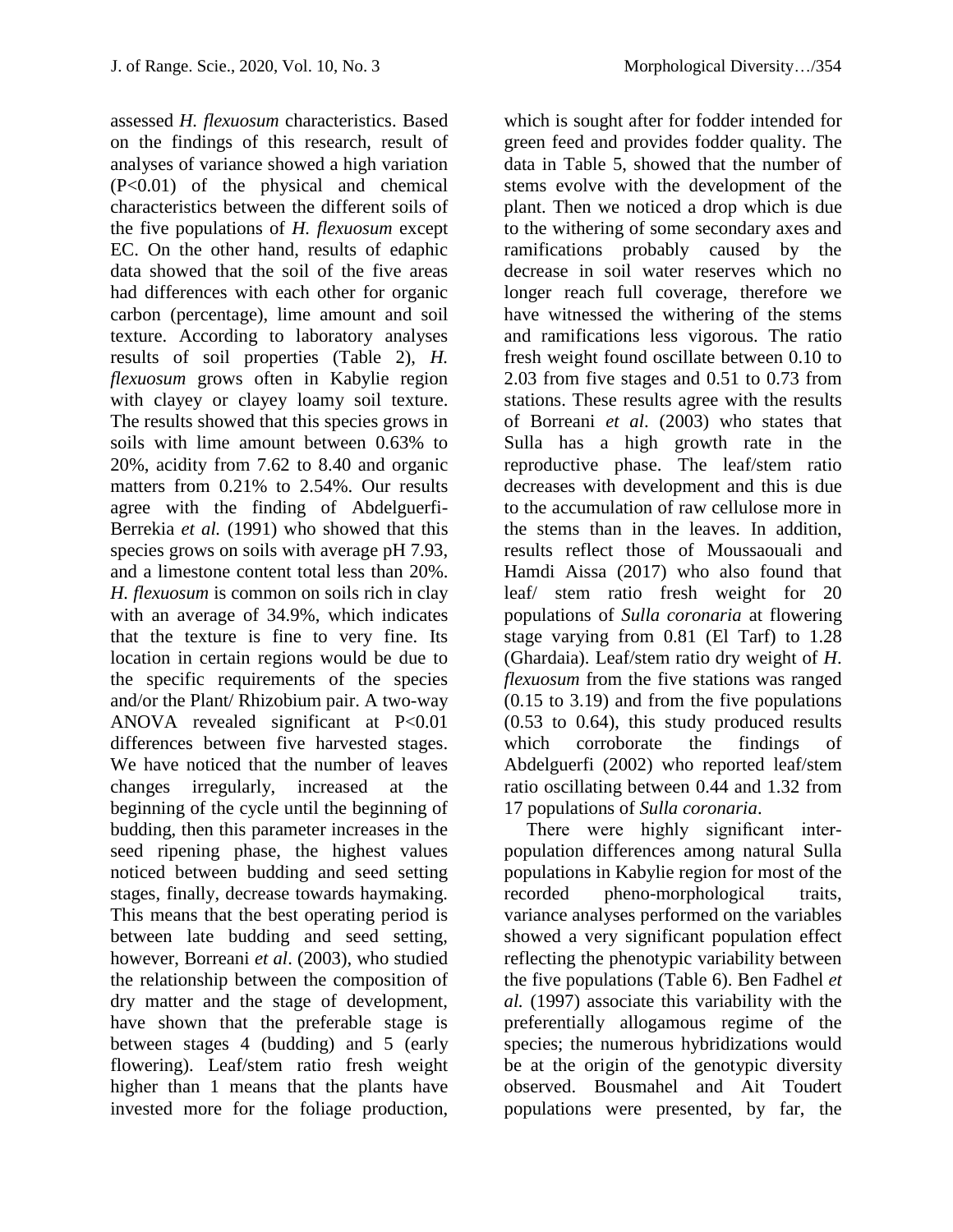highest characteristics, including yield. The phenotypic expression of a population depends on its genotype combined with pedo-climatic characteristics. Berrekia *et al* (1989) found that some *H. flexuosum* characters seem dependent on a stable genetic determinism, which is expressed whatever either the environment, it follows that certain morphological types can also be identified, as part of a selection, in relation to the conditions of the original environment. In addition, biomass superiority of Bousmahel population probably would be due to the soil characteristics; rich in organic matter  $>2$  %. PH > 8.30 and the total limestone: 17.5 to 18.75%. The forage dry yield obtained is high (mean oscillate between 10 and 34 t  $DM.Ha^{-1}$ ), with peaks of 55 t DM.  $Ha^{-1}$ recorded for Bousmahel population; while in Australia, under ideal conditions of moisture and temperatures, Sulla can produce up to 10 t DM. $Ha^{-1}$  in the first year and over 20 t DM-ha<sup>-1</sup> in the second year (De Koning *et al*., 2010). Our study focused on some pheno-morphological characteristics of five populations of *H. flexuosum* from the Tizi-Ouzou region, has shown that these populations presented very remarkable specificities, in particular as regards vegetative development for all of traits and reveal than populations possess a high fodder production capacity, therefore he would be very interested in enhance. Indeed, our observations have shown that Sulla allows a very good forage production without additional water supply.

# **Conclusion**

The analysis of the morphological variation of some natural population of *H. flexuosum* in Algeria has for principal objective to understanding the diversity of this spontaneous forage resource, which is widely used in livestock feeding in this rearing area. A better knowledge of developmental morphology and quality

changes of *H. flexuosum* in different environments is necessary to optimize its potential for livestock production. The results recorded in this study will contribute to valorize and develop *H. flexuosum* in the marginal, isolated and deprived areas. The pheno-morphological and agronomic diversity observed among the Sulla accessions suggest a high fodder potential, which could be used to provide valuable materials for breeding programs aimed at Sulla improvement for Mediterranean environments. Conversely, this study provides a foundation for developing characterization and conservation strategies for the Sulla diversity present in different areas of Tizi-Ouzou province.

# **Acknowledgment**

The authors gratefully acknowledge the helpful and valuable suggestions of A. Jafari, the editor-in-chief of the journal, in improving the paper and the two anonymous reviewers' valuable comments. They also thank Makhlouf Zirmi for his help in the fieldwork and without whom this work could not have been done.

# **References**

- Abdelguerfi A., 2002. Genetic resources of pastoral and/or forage interests: distribution and variability in spontaneous legumes (*Medicago, Trifolium,* Scorpiurus, *Hedysarum* and *Onobrychis*) in Algeria, Doctoral thesis, INA, El-Harrach, Algiers, 431 p. (In French)
- Abdelguerfi, A., Laouar, M., 1999. Autoecology and variability of some fodder and/or pastoral legumes. Possibility of valorization in the Mediterranean region. Pastagens e Forragens, 20, 81-112. (In French)
- Abdelguerfi-Berrekia, R., Abdelguerfi, A., Bounaga, N., Guittonneau G.G., 1991. Distribution of spontaneous Hedysarum sp.in Algeria according to some environmental factors. Fourrages, 126,187-20[7.http://www.afpf](http://www.afpf-asso.fr/download.php?type=1&id=1039&statut=0)[asso.fr/download.php?type=1&id=1039&statut=0](http://www.afpf-asso.fr/download.php?type=1&id=1039&statut=0)
- (In French) Annicchiarico, P., Abdelguerfi, A., Younes, M. B., Bouzerzour, H., Carroni, A. M., Pecetti, L., Tibaoui, G., 2008. Adaptation of Sulla cultivars to